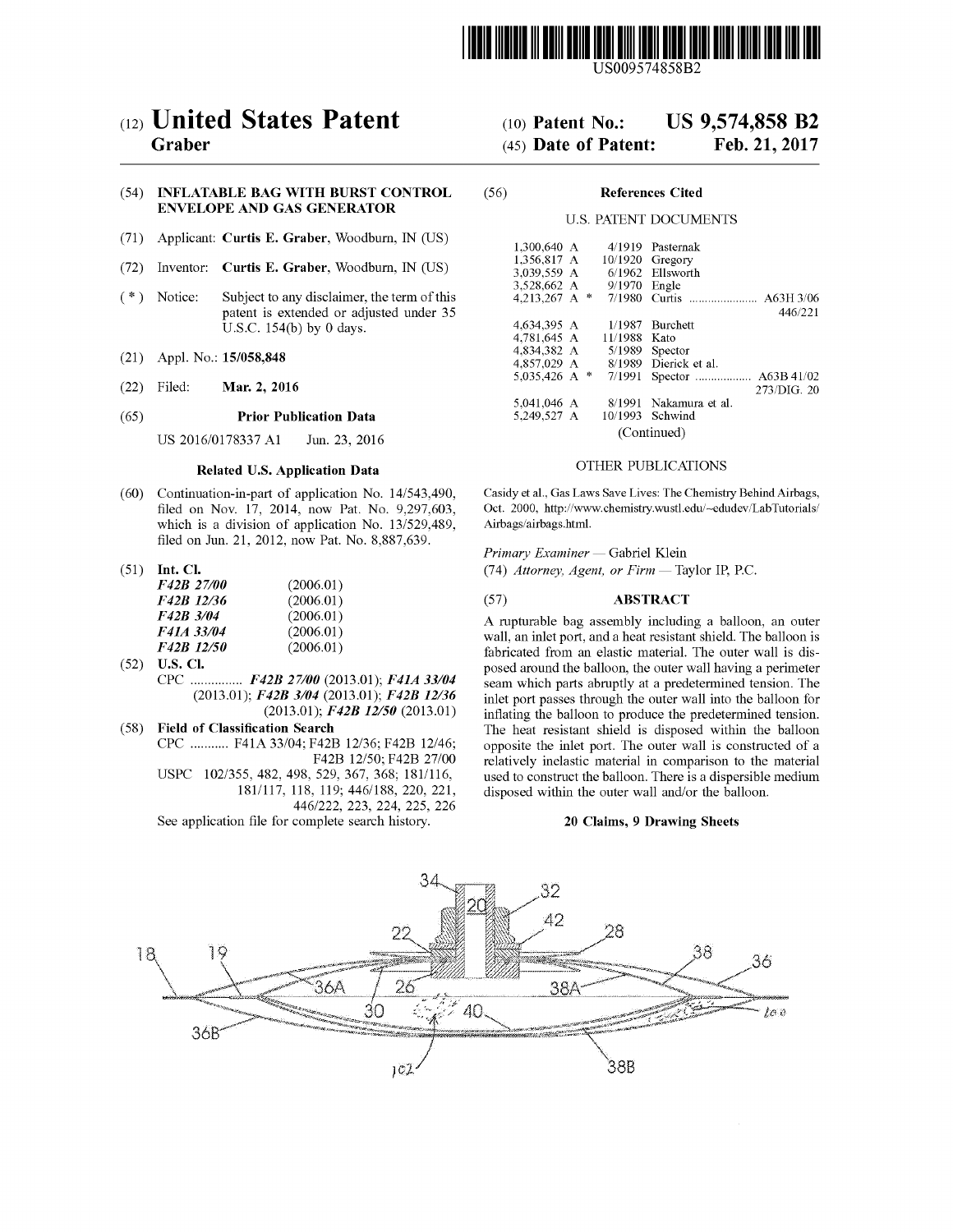## (56) References Cited

## U.S. PATENT DOCUMENTS

| 5,370,161 A             |     | 12/1994 | Shafer                  |
|-------------------------|-----|---------|-------------------------|
| 5,522,757 A             | 涞   | 6/1996  | Ostrowski<br>A63B 43/02 |
|                         |     |         | 446/220                 |
| 5,997,422 A             | *   | 12/1999 | A63B 41/08              |
|                         |     |         | 473/599                 |
| 6,093,077 A             | 中   | 7/2000  | A63H 3/06<br>Spector    |
|                         |     |         | 446/226                 |
| $6,302,171 \text{ B}1*$ |     | 10/2001 | A63H 27/10<br>Watts     |
|                         |     |         | 116/DIG. 9              |
| 6,324,955 B1            |     | 12/2001 | Andersson et al.        |
| 6,373,384 B1            |     | 4/2002  |                         |
|                         |     |         | Ferguson et al.         |
| 6,477,979 B1            |     | 11/2002 | <b>Sanchez</b>          |
| 6,488,557 B1            |     | 12/2002 | Elliott et al.          |
| 6,490,978 B1            |     | 12/2002 | Perotto et al.          |
| 6,545,092 B2            |     | 4/2003  | Parker                  |
| 6,688,555 B1            |     | 2/2004  | Kneisl                  |
| 7.013.810 B1            |     | 3/2006  | Brydges-Price           |
| 7,412,929 B2            |     | 8/2008  | Walsh                   |
| 7.958.827 B1            |     | 6/2011  | <b>Brock</b>            |
| 8,117,966 B1            |     | 2/2012  | Graber                  |
| 2006/0043712 A1         |     | 3/2006  | Hakki et al.            |
| 2006/0166171            | A1  | 7/2006  | Preston et al.          |
| 2007/0169658            | -A1 | 7/2007  | <b>Brock</b>            |
| 2010/0269966            | A1  | 10/2010 | Butler                  |
| 2012/0288830 A1         |     | 11/2012 | Van Zuilen et al.       |
|                         |     |         |                         |

\* cited by examiner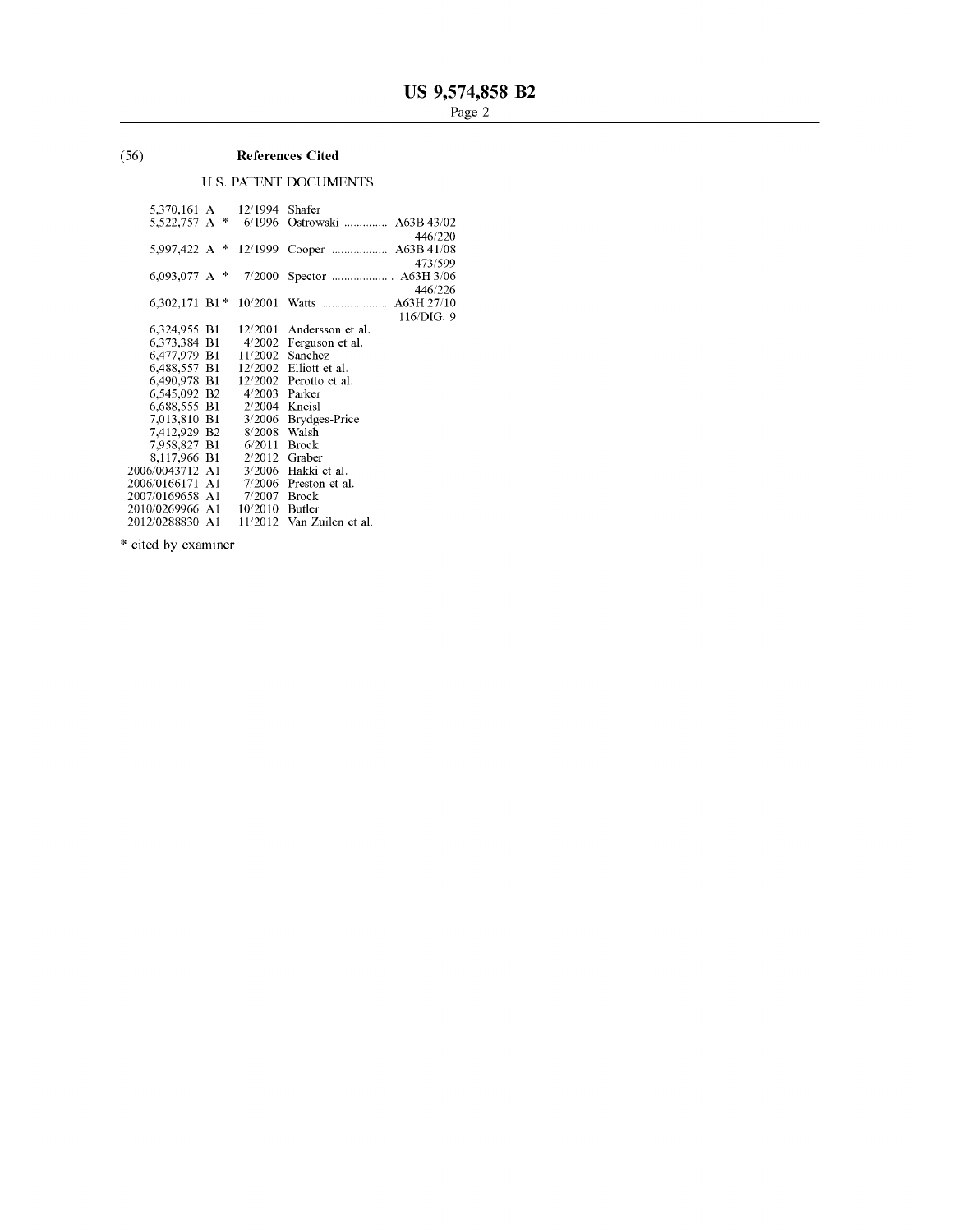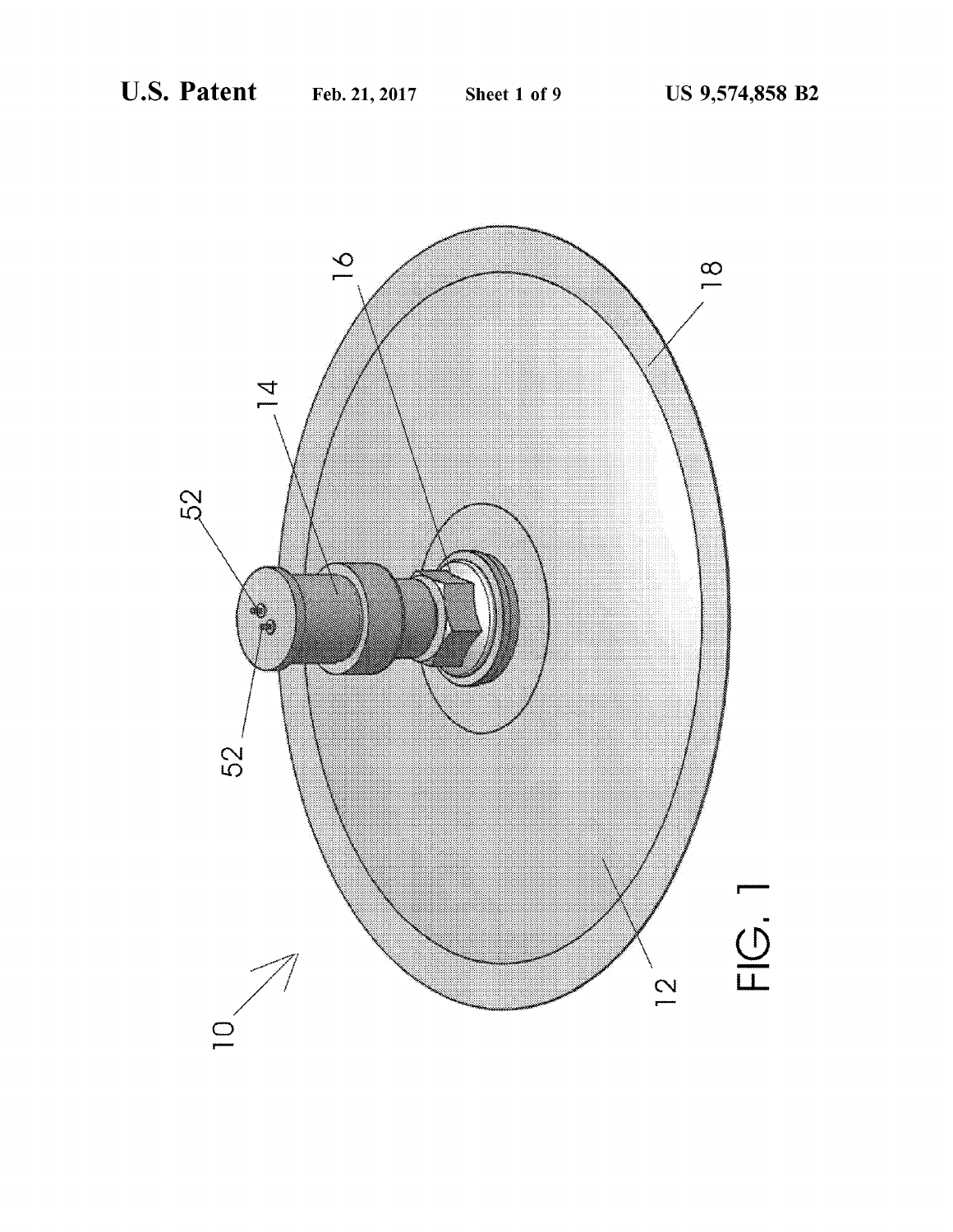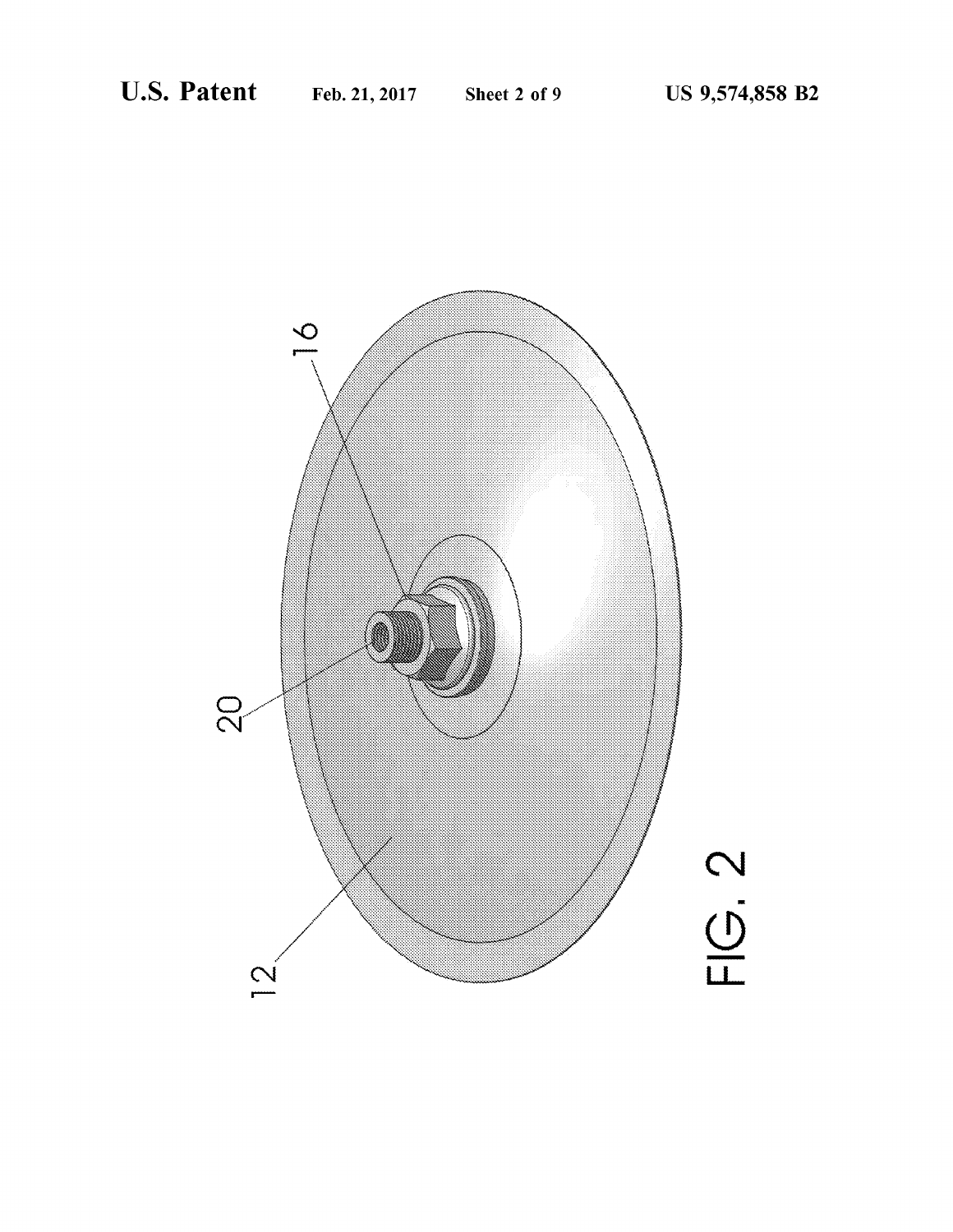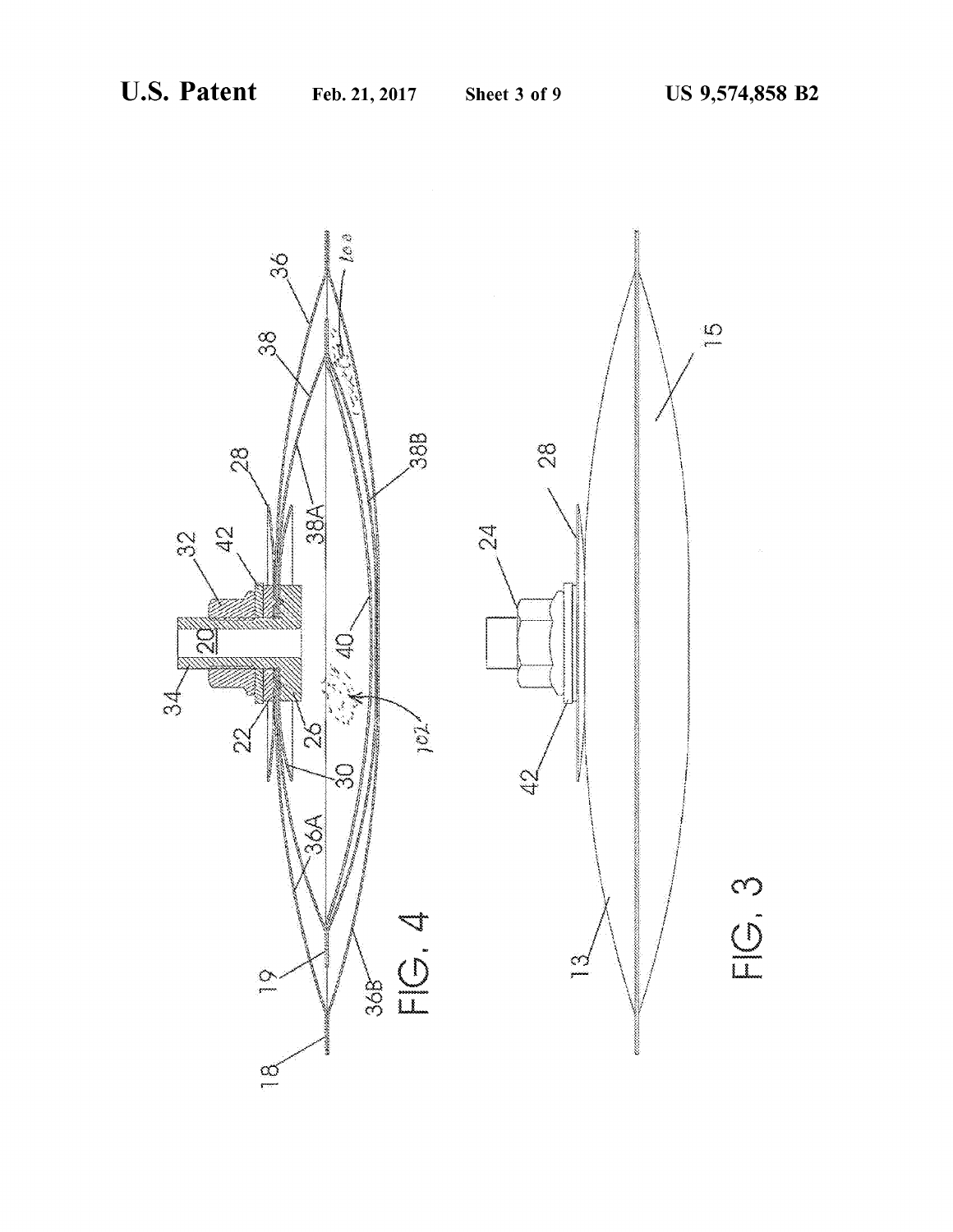

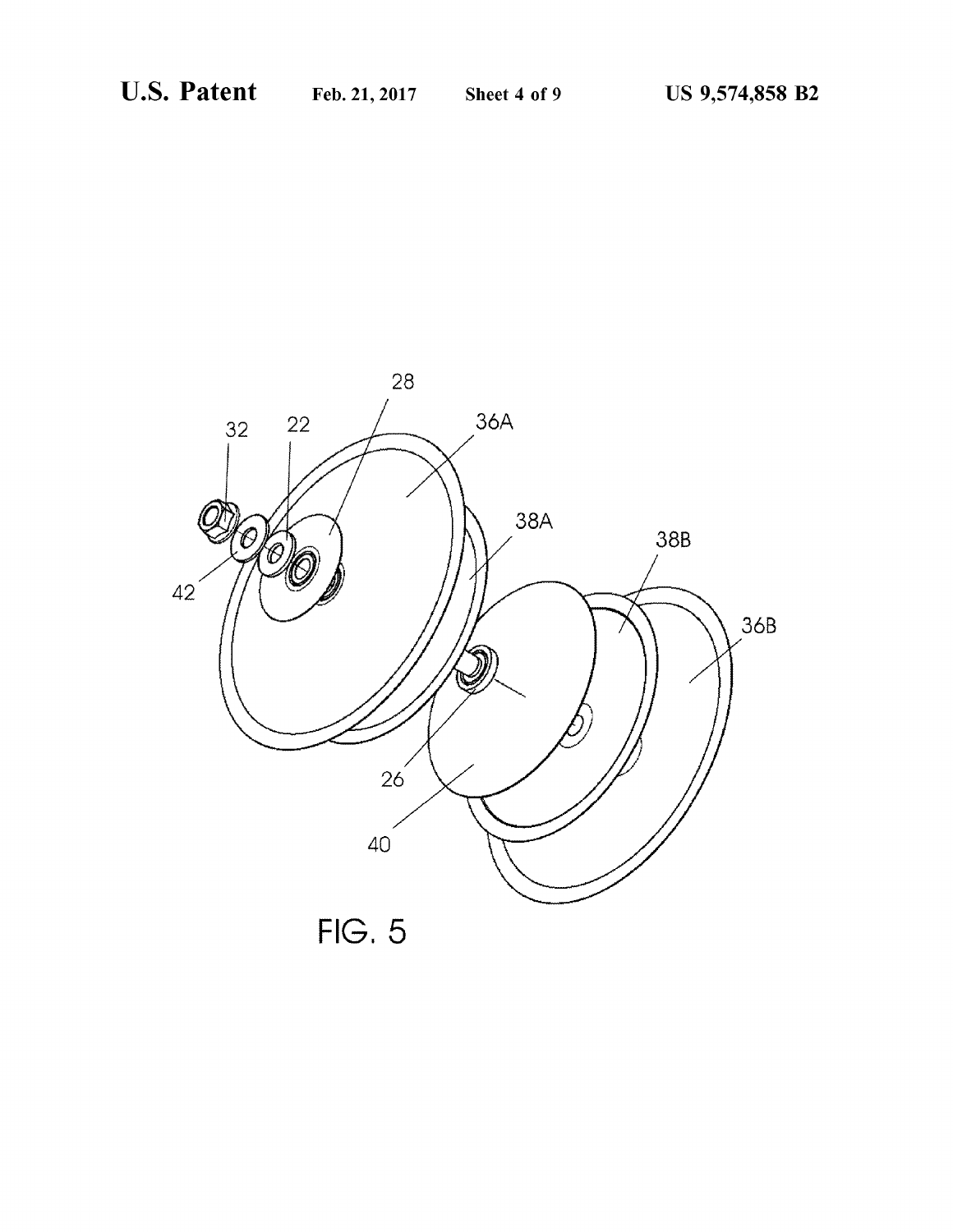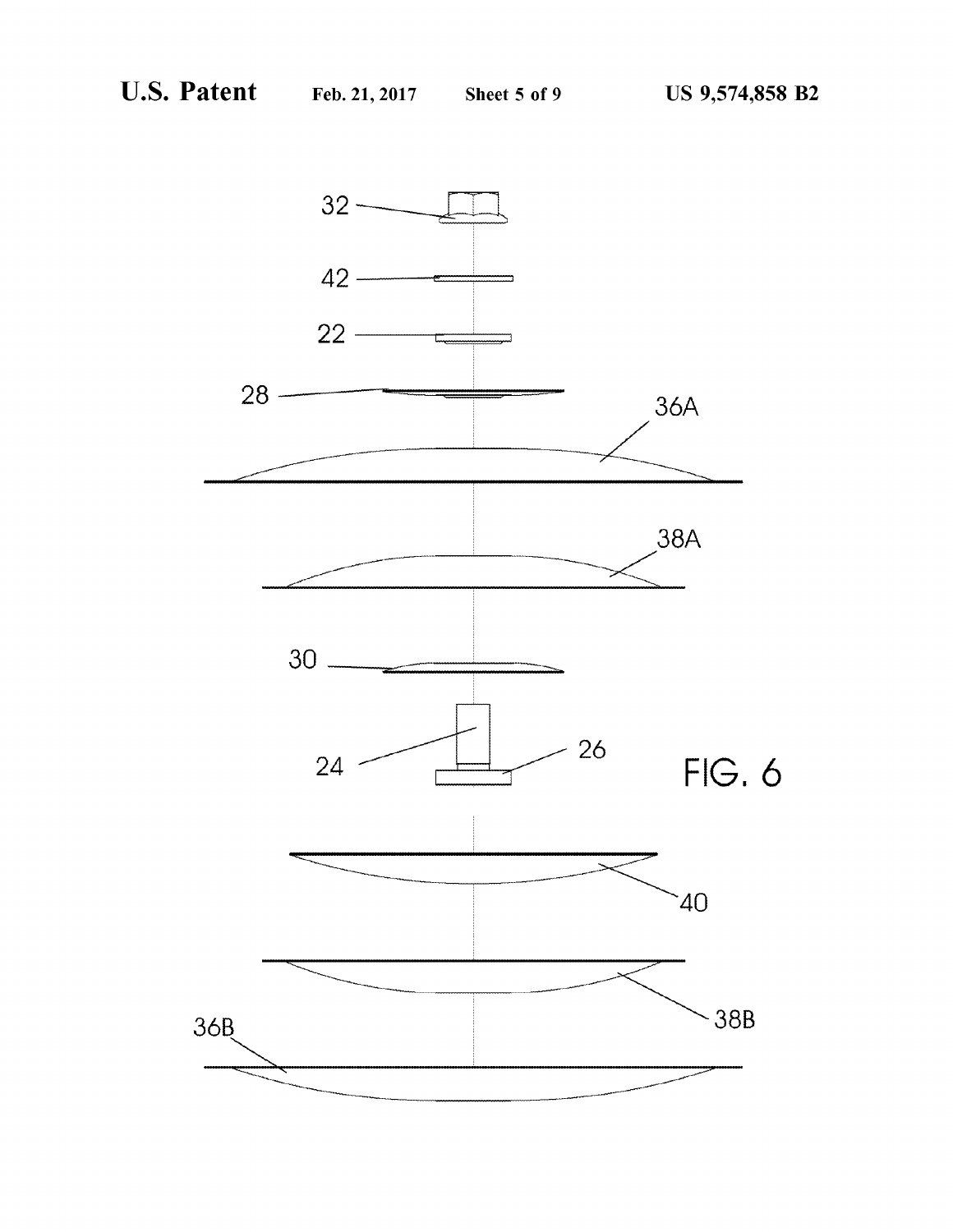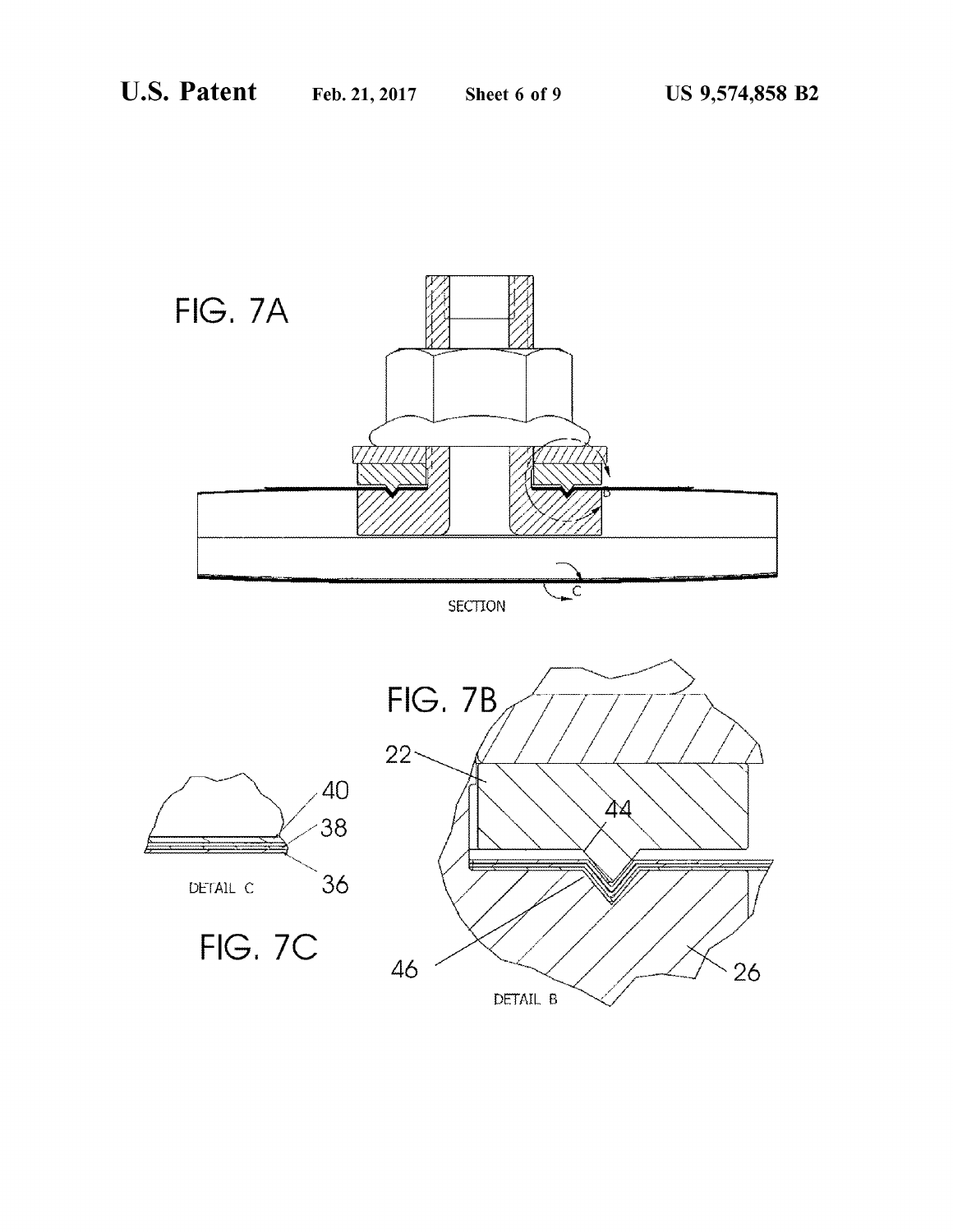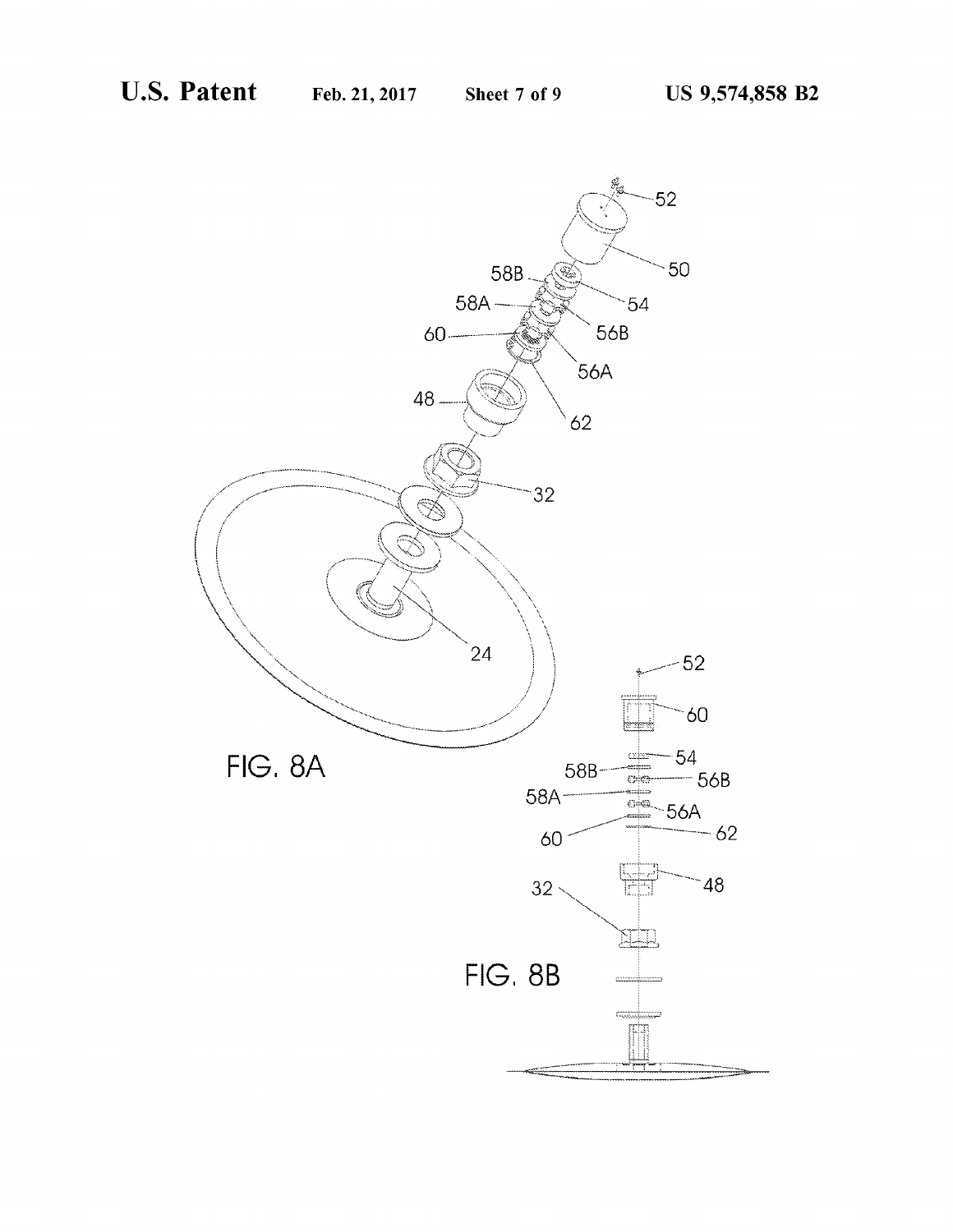

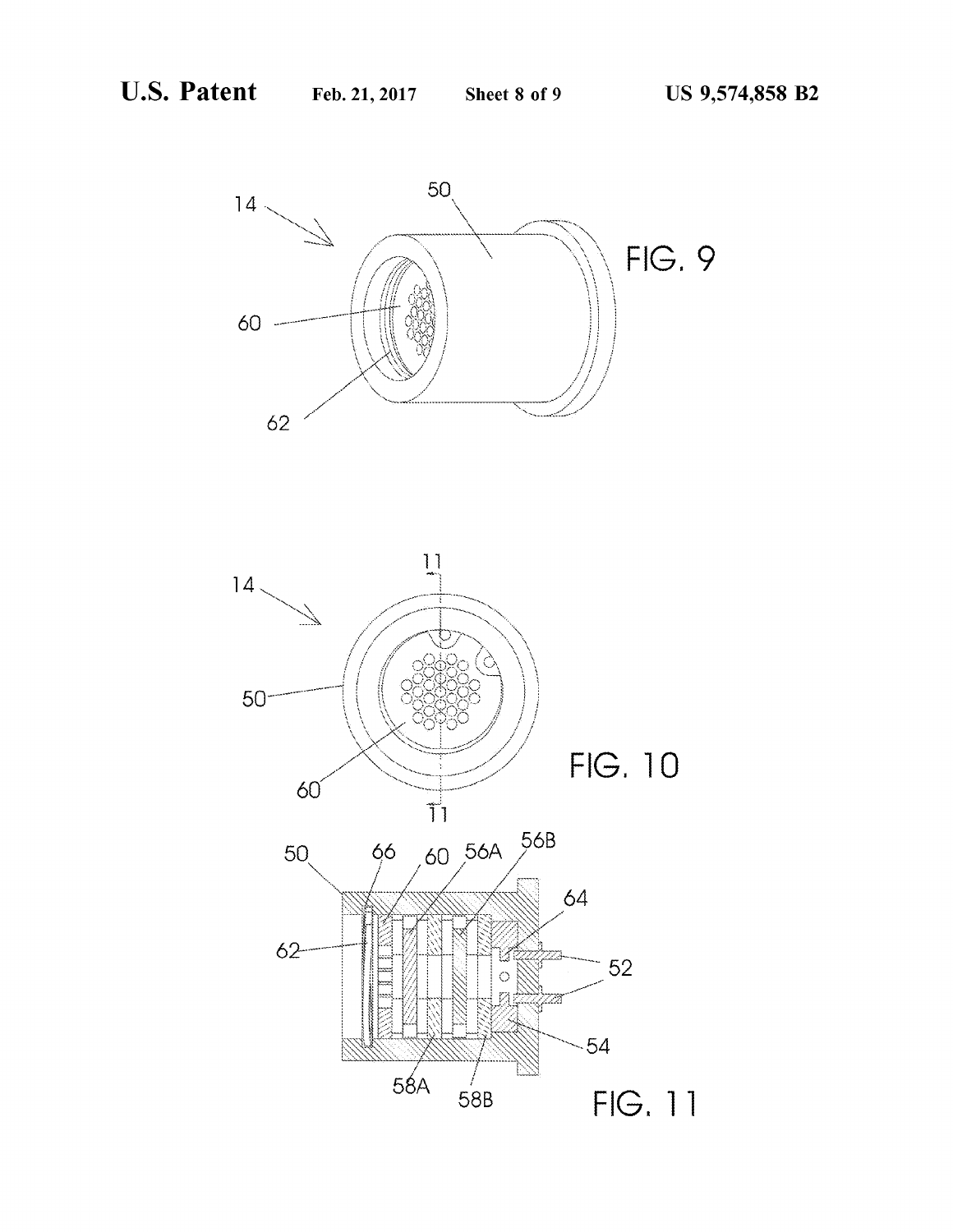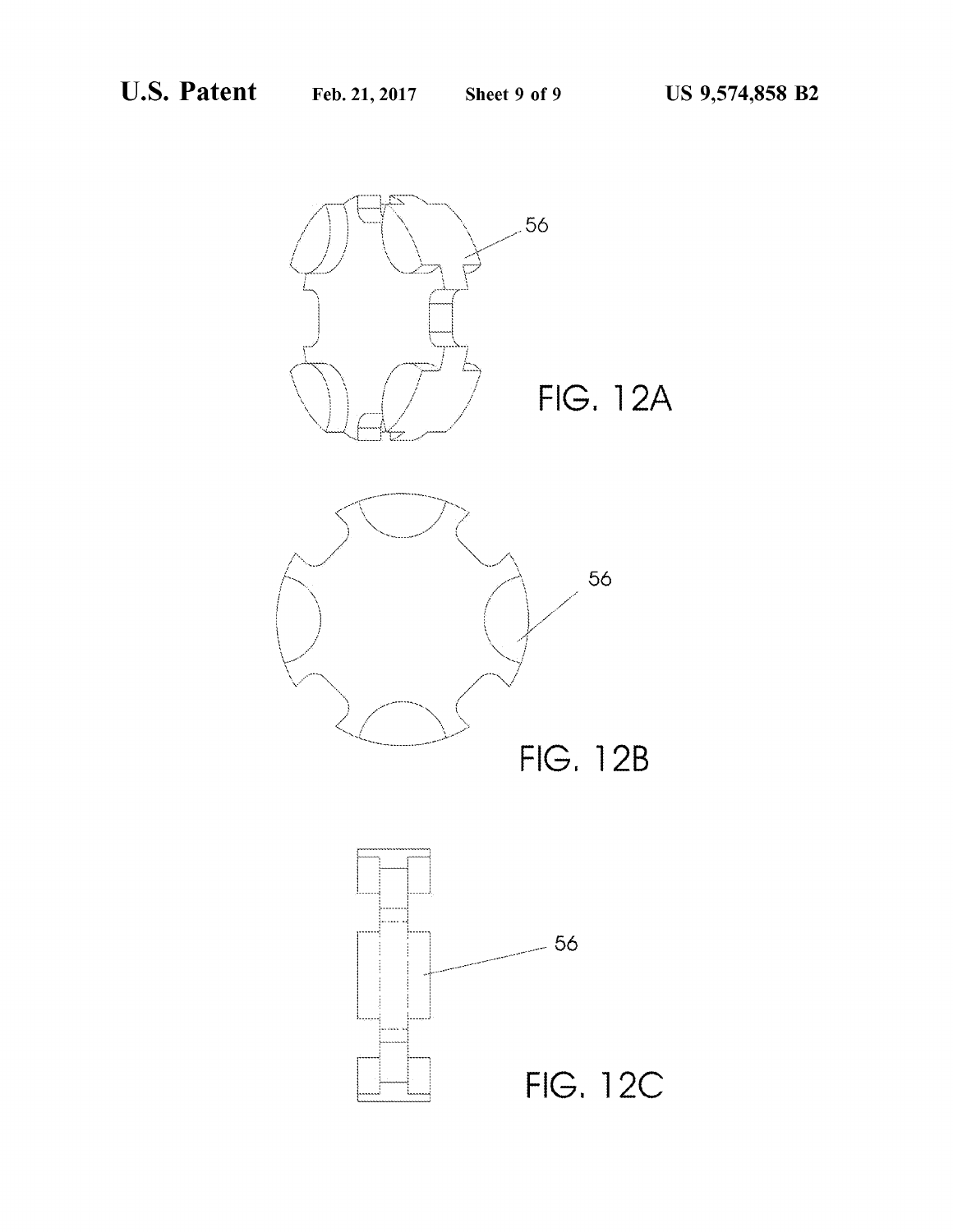5

15

### NFLATABLE BAG WITH BURST CONTROL ENVELOPE AND GAS GENERATOR

#### CROSS REFERENCE TO RELATED APPLICATIONS

This is a continuation-in-part of U.S. patent application Ser. No. 14/543,490, entitled "INFLATABLE BAG WITH BURST CONTROL ENVELOPE AND GAS GENERA TOR", filed Nov. 17, 2014, which is incorporated herein by  $10<sup>10</sup>$ reference, which is a divisional of U.S. patent application Ser. No. 13/529,489, entitled "INFLATABLE BAG WITH BURST CONTROL ENVELOPE AND GAS GENERA TOR", filed Jun. 21, 2012, now issued as U.S. Pat. No. 8,887,639.

#### BACKGROUND OF THE INVENTION

#### 1. Field of the Invention

The field relates to inflatable devices such as air bags and 20 more particularly to an air bag having a burst point control envelope with particular application to stun grenades.

2. Description of the Related Art

U.S. Pat. No. 8,117,966 taught a non-pyrotechnic stun grenade for generating loud, explosive sound by inflation to 25 rupture of an inflatable bag. To make the point of rupture consistent from bag to bag and to achieve target noise levels within a limited time period the '966 patent proposed to construct a single layer inflatable bag with a rupture seam. Upon inflation the rupture seam parted abruptly at a par- 30 ticular and predetermined degree of tension on the seam. The rupture seam parted at a design volume of the bag and pressure within the bag to produce an N-wave. The explo sive sound produced consistently met a minimum target volume level. Although the 966 patent provided for a 35 non-pyrotechnic, compressed air, inflation source the patent suggests that pyrotechnic gas generation more readily produced high gas flow rates than compressed gas sources.

The use of chemical reactions to generate gas generators for inflation of automotive air bags is known. One issue 40 addressed during the development of Such air bags was the type of gas generator to use. Among the concerns was the byproducts produced by the chemical reactions or combus tion of the fuel source used to generate the gas.

A popular contemporary gas generator for automotive  $45$  FIGS. 2 and 3. applications is a mixture of sodium azide  $(NaN<sub>3</sub>)$ , potassium nitrate  $(KNO<sub>3</sub>)$  and silicon dioxide  $(SIO<sub>2</sub>)$ . An exothermic (heat producing) decomposition of sodium azide into nitrogen gas and sodium can be initiated by exposure of the compound to 300° C. The free nitrogen gas inflates the bag 50 while the potassium nitrate reacts with the sodium in a second reaction to produce potassium oxide  $(K_2O)$ , sodium oxide (Na<sub>2</sub>O) and more free nitrogen  $(N_2)$ . A final reaction translates the reactive potassium oxide and sodium oxide compounds into more stable byproducts by a reaction with 55 of the rupturable bag assembly. the silicon dioxide to produce potassium silacate and sodium silicate  $(K_2O_3Si$  and  $Na_2O_3Si$ ). These are chemically stable compounds which pose no known environmental and health threat. See Gas Laws Save Lives: The Chemistry Behind Airbags, Casiday, R. and Frey, R. (2000). In addition, the 60 along section lines 11-11 of FIG. 10. initiating materials are not hygroscopic as water absorption can slow or stop gas generating reactions limiting the shelf life of units. Alternative pyrotechnic formulations for a gas generator may make use of potassium nitrite (KNO<sub>2</sub>). Such fuel sources result in reactions which are highly exothermic 65 and can produce higher temperatures than the reaction based on sodium azide.

2

Construction of an inflatable bag which ruptures at a consistent degree of inflation to produce predictable noise levels using an exothermic chemical reaction to produce the inflation gas poses issues not present when a compressed air source is used. In contrast, where a compressed gas source is used for inflation the temperature of compressed gas falls upon expansion.

#### SUMMARY OF THE INVENTION

A rupturable bag assembly including a balloon, an outer wall, an inlet port, and a heat resistant shield. The balloon is fabricated from an elastic material. The outer wall is dis posed around the balloon, the outer wall having a perimeter seam which parts abruptly at a predetermined tension. The inlet port passes through the outer wall into the balloon for inflating the balloon to produce the predetermined tension. The heat resistant shield is disposed within the balloon opposite the inlet port. The outer wall is constructed of a relatively inelastic material in comparison to the material used to construct the balloon. There is a dispersible medium disposed within the outer wall and/or the balloon.

An inflation port is provided from outside into the rup turable bag through the first sections of the outer and inner walls to deliver gas into the rupturable bag and against the heat resistant shield.

An inflation gas generator and flow arrester assembly is fitted to the inflation port outside of the rupturable bag.

### BRIEF DESCRIPTION OF THE DRAWINGS

The above-mentioned and other features and advantages of this invention, and the manner of attaining them, will become more apparent and the invention will be better understood by reference to the following description of an embodiment of the invention taken in conjunction with the accompanying drawings, wherein:

FIG. 1 is a perspective view of a rupturable bag assembly for a stun grenade.

FIG. 2 is a perspective view of a rupturable bag.

FIG. 3 is a side elevation of the rupturable bag of FIG. 2. FIG. 4 is a cross section view of the rupturable bag of

FIG. 5 is an exploded perspective view of the rupturable bag.

FIG. 6 is an exploded side view of the rupturable bag.

FIG. 7A is a cross sectional view of mating of an air inlet with the rupturable bag.

FIG. 7B is a detail view of clamping the bag with the air inlet.

FIG. 7C is detail of the rupturable bag upper wall.

FIGS. 8A and 8B are exploded perspective and side views

FIG. 9 is a perspective view of the pressurization gas arrester for the rupturable bag assembly.

FIG. 10 is a top view of the gas arrester.

FIG. 11 is a cross-sectional view of the gas arrester taken

FIGS. 12A, B and C are detail views of a assembly washer for the gas arrester.<br>Corresponding reference characters indicate correspond-

ing parts throughout the several views. The exemplification set out herein illustrate embodiments of the invention and such exemplifications are not to be construed as limiting the scope of the invention in any manner.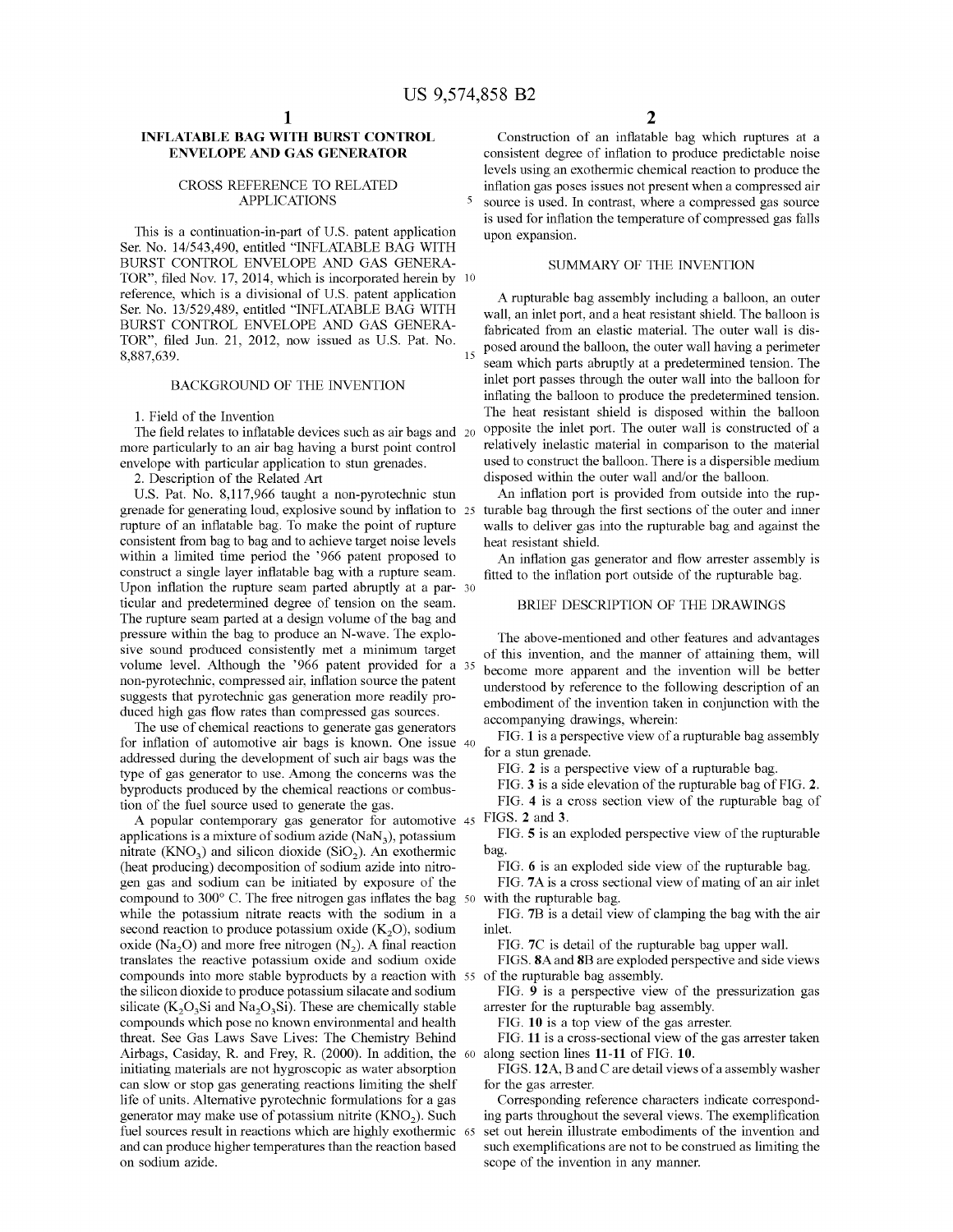### DETAILED DESCRIPTION OF THE **INVENTION**

In the following detailed description, like reference numerals and characters may be used to designate identical, 5 corresponding, or similar components in differing drawing figures. Furthermore, example sizes/models/values/ranges may be given with respect to specific embodiments but are not to be considered generally limiting.

Referring now to the figures and in particular to FIG. 1, 10 a self-inflating rupturable bag assembly 10 is shown. Rupturable bag assembly 10 may conceptually be divided into two sections, a rupturable bag 12 and an inflation gas generator assembly 14 which is mounted to bag inflation port 16. Rupturable bag 12 parts along a perimeter seam 18 upon inflation to a minimum pressure and tension on the seam. The rupturable bag assembly 10 may be used with a variety of stun grenades to generate an explosive sound. A pair of electrical studs 52 allow connection to an electrical circuit which may be used to ignite a fuel source located in 20 the inflation gas generator assembly 14.

In FIG. 2 the rupturable bag 12 is shown with inflation gas generator assembly 14 detached to better show inflation port 16. The upper portion of inflation port 16 is threaded for attachment to the inflation gas generator assembly 14 and 25 provides an inlet 20 disposed through its center. Inflation gas is introduced to rupturable bag 12 via inlet 20.

The details of construction of rupturable bag 12 are shown in FIGS. 3-6. Inflation port 16 is a multiple element assembly extending through an upper wall of rupturable bag 12. 30 The inflation port 16 incorporates a conduit 34 which is flattened and thickened at one end to form an inner bulkhead 26. Conduit 34 extends through a first of two walls 13, 15 of rupturable bag 12 which places inner bulkhead between the two walls, inside an assembled an assembled rupturable bag 35 12.

Located between the inner bulkhead 26 and the first wall 13 is an inner collar 30. Outside of first wall 13 is an outer collar 28. Adjacent the outer collar 28 moving along conduit **34** is a washer **42**. The collars **30**, **28**, clamp washer **22** and 40 washer 42 are held in place by a nut 32 which is threaded onto the conduit 34.

The rupturable bag 12 comprises first and second walls 13, 15. The rupturable bag 12 also comprises an inner elastic balloon 38 and an outer reinforced envelope 36. The mate-45 rial of the outer envelope 36 is less elastic than the material used to construct the inner balloon 38. A nylon weave fabric would be suitable. Both the inner elastic balloon 38 and the outer reinforced envelop 36 are constructed from first and second layers, in the case of the inner elastic balloon, first 50 and second layers 38A and 38B, and in the case of the outer reinforced envelope 36, first and second layers 36A and 36B. The halves of inner elastic balloon 38 are closed along seam 19. The halves of outer reinforced envelope 36 are closed along seam 18. Seam 18 is constructed to part upon appli- 55 cation of pressure from within. Failure of seam 18 results in a cascade failure of inner elastic balloon 38. Seam 18 may be constructed in a number of ways. Where closed mesh, rip stop (a type of weave) nylon is used as a fabric from which outer reinforced envelop 36 is constructed. The seam 18 may 60 be formed using braided nylon or polyester with a typical strength range of 20 to 50 lbs. tensile strength stitching the two halves together. A zig-zag stitch allows the use of lower tensile strength materials for the burst envelope and the seam than a straight stitch allows. The inner elastic balloon 65 may be made with vinyl with the halves welded together. Welding may be done a number of ways, for example,

sonically, chemically or radio frequency welded. Adhesives and heat bonding are also possible. In this way a volumetrically small envelope can be constructed which can be inflated to a target burst pressure of 375 psi. A bag having a diameter of 5 inches on inflation producing a 180 dB peak over pressure shock wave on rupture can be built. Such a bag can be inflated to rupture in 20 to 30 milliseconds using a sodium azide or similar gas source.

Applied to the inner face of second layer 38B of inner elastic balloon 38 is a heat shield layer 40, which may be constructed of aluminum foil of mylar. Heat shield layer 40 is used to prevent premature failure of rupturable bag 12 due to ejection of hot gas from inlet 20.

FIGS. 7A-C illustrate of the juncture between inlet port assembly 16 and the first wall 13 of rupturable bag 12 and of the second wall 15 of the rupturable bag. The clamp washer 22 carries an annular dimple 44 on one face displaced outwardly from the conduit 24. Annular dimple 44 aligns on and is shaped to conform to an annular depression 46 on the adjacent face of inner bulkhead 26. The first wall 13 of the rupturable bag 12 is pinched between the inner bulkhead 26 and the clamp washer 22. Adhesive layers may be used between wall elements in the area of the clamp washer 22 to improve sealing.

FIGS. 8-12 illustrate construction of the inflation gas generator assembly 14. Gas arrester assembly 14 includes a housing/body 50 which is essentially a tube which is open on one end, closed at the other. The open end of the body 50 is mated with a connector 48 fitted between the inflation gas generator assembly 14 and the inflation port 16. Connecter 48 is fitted to conduit 24 outside nut 32 on the exposed end of the conduit relative to the rupture bag 12. The remaining elements of the inflation gas generator assembly 14, excluding a pair of electrical studs 52, are located in the housing 50. The electrical studs 52 pass through the housing to allow application of an electrical trigger signal from outside the housing to a fuel source 54 located in the housing 50.

Combustion of fuel source 54, which may be a dry, packed blend of sodium azide, silicon dioxide and potassium nitrate, results in a jet of high temperature gas being ejected from the open end of the inflation gas generator assembly 14 into a connector 48 between the assembly 14 and the inlet 20 of the inflation port 16. Fuel source 54 is shaped a ring with a plurality of radial connecting rods 64 aimed inwardly on the ring for connection to the electrical studs 52 by wires (not shown). As an alternative to a fuel source including sodium azide, more conventional pyrotechnic fuel sources may be used, typically incorporating potassium nitrite. To protect the elastomeric and fabric layers of the rupturable bag 12 from the full force and heat of gas ejected from the gas generator assembly 14 the path from fuel source 54 to connector 48, while axial, is not direct. A variety of trigger mechanisms may be used, particularly where an electronic trigger signal is provided.

Upon assembly of inflation gas generator assembly 14 the fuel source 54 is located deepest in the housing 50, proximate to the closed end of the housing and distal to its open end. Moving toward the open end of housing 50 a lower washer 58B is located having a central annular opening through which gas is ejected. Next in line is a lower spacing washer 56B which defines openings between its perimeter edge and the inner wall of the housing 58B. Spacing elements are constructed into the lower spacing washer 56B so that gas can pass from the central annular opening of washer 58B to the perimeter openings. This cycle is repeated once with an upper washer 58A and an upper spacing washer 56A. The lower and upper spacing washers 56B and 56A are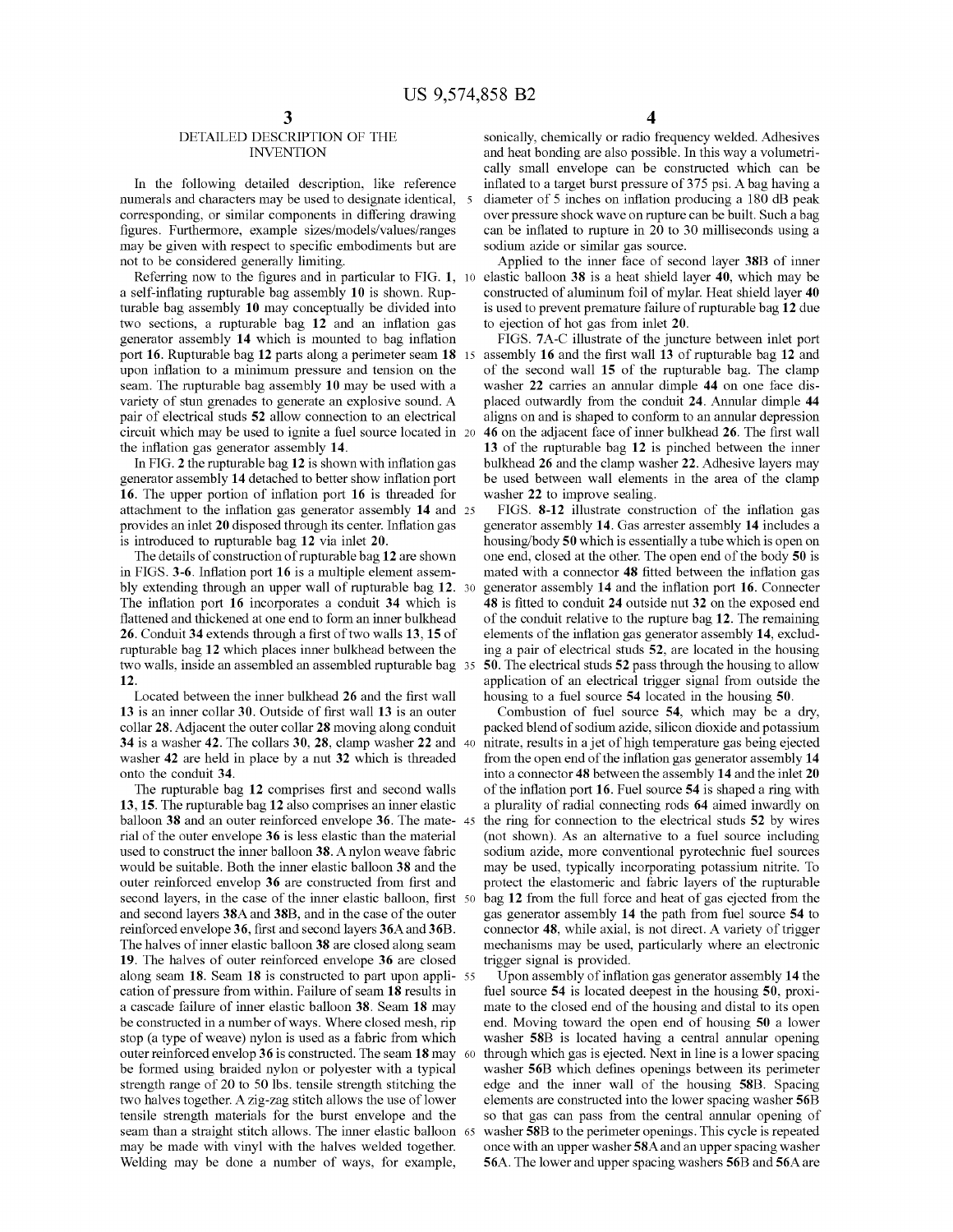illustrated in detail in FIGS. 12A-C generally at reference numeral 56. Washers 58A, 58B, 56A and 56B, along with top cap 60, provide a flame arresting function the fuel source 54 and the inlet port 20. A more extensive flame arresting system incorporating additional washers of alternating types 5 may be employed for pyrotechnic devices as the target temperature range in the rupture envelope is below 100 to 125 degrees Celsius.

Gas is ejected from housing 50 through a perforated top cap 60. Top cap 60 is retained in housing 50 using a spring  $10$ spacing ring 62 which fits in an annular slot 66 in the inner wall of the housing proximate to the open end of the housing.

The rupturable bag assembly 10 includes balloon 38 fabricated from an elastic material. There is an outer wall of 15 envelope 36 that is disposed around balloon 38, the outer wall 36 having a perimeter seam 18 which parts abruptly at a predetermined tension. The inlet port 20 through the outer wall 36 into the balloon 38 inflates the balloon 38 to produce the predetermined tension. The heat resistant shield 40 is 20 disposed within the balloon 38 opposite the inlet port 20. The outer wall 36 is constructed of a relatively inelastic material in comparison to the material used to construct the balloon 38. As seen in FIG. 4 a dispersible medium 100 is disposed within the outer wall 36 and between the outer wall 25 36 and the balloon 38. The invention also contemplates that a dispersible medium 102 is located inside of balloon 38. The dispersible medium 100 and/or 102 may be singularly present in either location or in both. Also dispersible medium 100 and 102 may be the same or different mediums. 30

Dispersible mediums 100 and 102 may interact to cause a secondary reaction after the rupture of balloon 38 and envelope 36. For example, the mediums 100 and 102 may chemically react with each other to result in another event, or to cause the two mediums 100 and 102 to combine to have 35 an effect on the surrounding area or organisms proximate to rupturable bag assembly 10.

The mediums 100 and 102 can be a powder or an aerosol liquid, or some other medium. Once rupturable bag assembly 10 ruptures an acoustic shockwave is produced, as the 40 perimeter seam 18 parts abruptly, the acoustic shockwave being primarily responsible for a dispersement of the dispersible medium 100 and/or 102. Once the dispersible medium 100 and/or 102 has dispersed or is dispersing it may provide a visual effect, an olfactory effect, a secondary 45 acoustic effect, and/or a biological effect to an organism. For example, the medium  $100$  and/or  $102$  can include a paint that is distributed in the vicinity thereby being a visual effect. The medium 100 and/or 102 can cause a smell to be distributed in the area. Additionally, a secondary acoustic 50 effect may take place if the medium 100 and/or 102 is ignited, or self ignites causing an explosion, which can also include visual and olfactory results as well. The dispersal of medium 100 and/or 102 can also result in a reaction of organisms in the area, such as an irritant that will cause the 55 organisms to leave the area. Also, the medium 100 and/or 102 may be a cleansing agent to attack chemicals or germs in the area.

The triggerable chemical gas source can be configured to cause a dispersement of the dispersible medium 100 and/or 60 102 within the rupturable bag assembly before the balloon 38 ruptures.

While this invention has been described with respect to at least one embodiment, the present invention can be further modified within the spirit and scope of this disclosure. This 65 application is therefore intended to cover any variations, uses, or adaptations of the invention using its general

principles. Further, this application is intended to cover such departures from the present disclosure as come within known or customary practice in the art to which this invention pertains and which fall within the limits of the appended claims.

What is claimed is:

1. A rupturable bag assembly comprising:

a balloon fabricated from an elastic material;

- an outer wall disposed around the balloon, the outer wall having a perimeter seam which parts abruptly at a predetermined tension;
- an inlet port through the outer wall into the balloon for inflating the balloon to produce the predetermined tension;
- a heat resistant shield disposed within the balloon opposite the inlet port;
- the outer wall being constructed of a relatively inelastic material in comparison to the material used to construct the balloon; and
- a dispersible medium disposed within at least one of the outer wall and the balloon.

2. The rupturable bag assembly of claim 1, wherein the dispersible medium is a powder.

3. The rupturable bag assembly of claim 1, wherein the dispersible medium is an aerosol liquid.

4. The rupturable bag assembly of claim 1, wherein an acoustic shockwave is produced when the perimeter seam parts abruptly, the acoustic shockwave being primarily responsible for a dispersement of the dispersible medium.

5. The rupturable bag assembly of claim 4, wherein the dispersible medium once dispersed provides at least one of a visual effect, an olfactory effect, a secondary acoustic effect, and a biological effect to an organism.

6. The rupturable bag assembly of claim 1, further comprising an inflation assembly including a triggerable chemical gas source coupled to the inlet port.

7. The rupturable bag assembly of claim 6, further comprising a configurable flame arrester located between the triggerable chemical gas source and the inlet port.

8. The rupturable bag assembly of claim 6, wherein the triggerable chemical gas source is a pyrotechnic.

9. The rupturable bag assembly of claim 6, wherein the triggerable chemical gas source includes sodium azide, potassium nitrate and silicon dioxide.

10. The rupturable bag assembly of claim 6, wherein the triggerable chemical gas source is configured to cause a dispersement of the dispersible medium within the rupturable bag assembly before the balloon ruptures.

11. A grenade assembly, comprising:

a gas source; and

- a rupturable bag assembly coupled to the gas source, the rupturable bag assembly including:
	- a balloon fabricated from an elastic material;
	- an outer wall disposed around the balloon, the outer wall having a perimeter seam which parts abruptly at a predetermined tension;
	- an inlet port through the outer wall into the balloon for inflating the balloon to produce the predetermined tension:
	- a heat resistant shield disposed within the balloon opposite the inlet port;
	- the outer wall being constructed of a relatively inelastic material in comparison to the material used to construct the balloon; and
	- a dispersible medium disposed within at least one of the outer wall and the balloon.